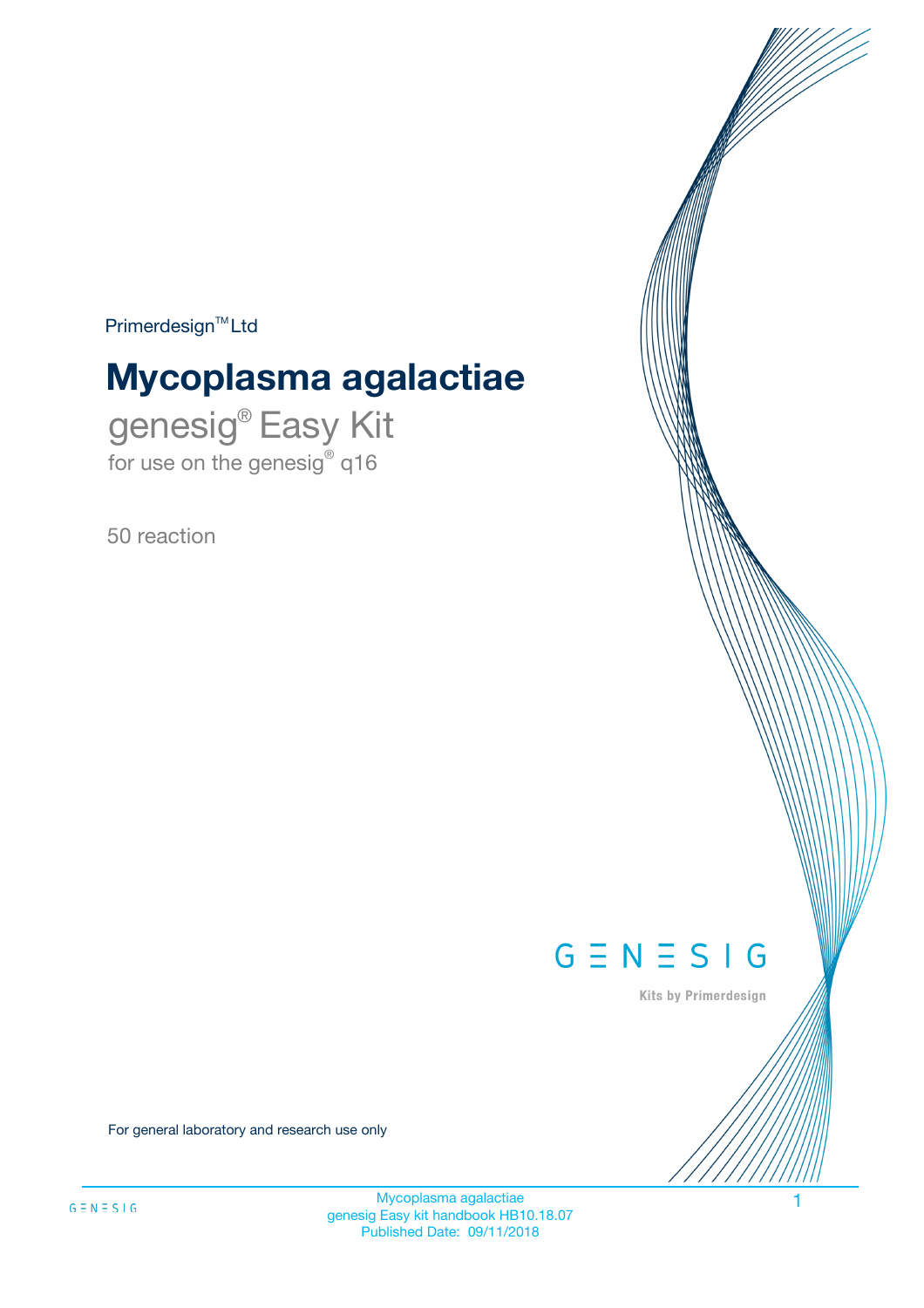## genesig® Easy: at a glance guide

#### **For each DNA test**

| Component                 | <b>Volume</b> | Lab-in-a-box pipette |  |
|---------------------------|---------------|----------------------|--|
| M.agalactiae reaction mix | 10 µl         |                      |  |
| <b>Your DNA sample</b>    | 10 µl         |                      |  |

#### **For each positive control**

| Component                 | Volume          | Lab-in-a-box pipette |  |
|---------------------------|-----------------|----------------------|--|
| M.agalactiae reaction mix | 10 <sub>µ</sub> |                      |  |
| Positive control template | 10 <sub>µ</sub> |                      |  |

#### **For each negative control**

| Component                 | <b>Volume</b>   | Lab-in-a-box pipette |  |
|---------------------------|-----------------|----------------------|--|
| M.agalactiae reaction mix | 10 <sub>µ</sub> |                      |  |
| <u>Water</u>              | 10 <sub>µ</sub> |                      |  |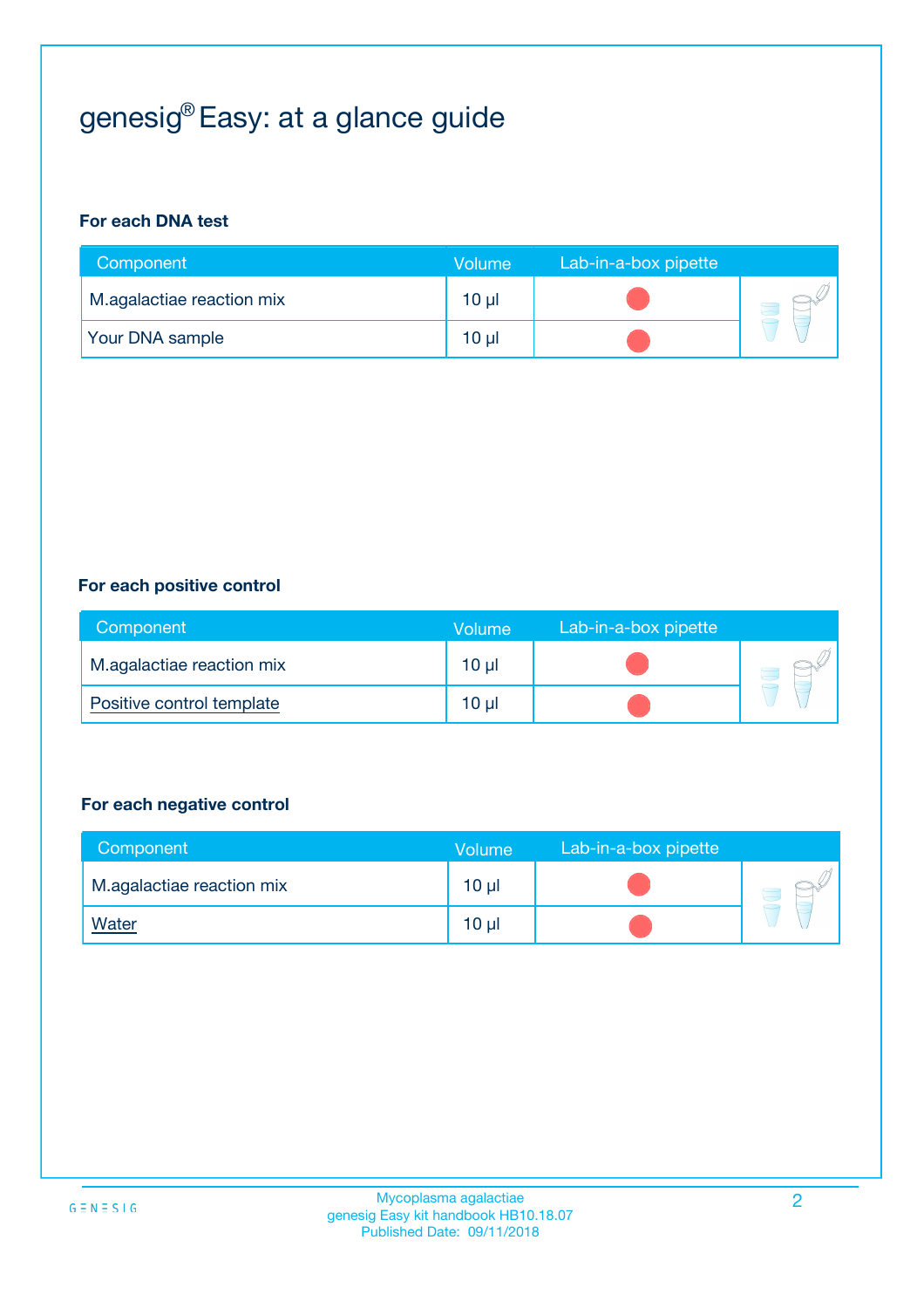## Kit Contents



## Reagents and equipment to be supplied by the user

#### **genesig® q16 instrument**

#### **genesig® Easy Extraction Kit**

This kit is designed to work well with all processes that yield high quality RNA and DNA but the genesig Easy extraction method is recommended for ease of use.

#### **genesig® Lab-In-A-Box**

The genesig Lab-In-A-Box contains all of the pipettes, tips and racks that you will need to use a genesig Easy kit. Alternatively if you already have these components and equipment these can be used instead.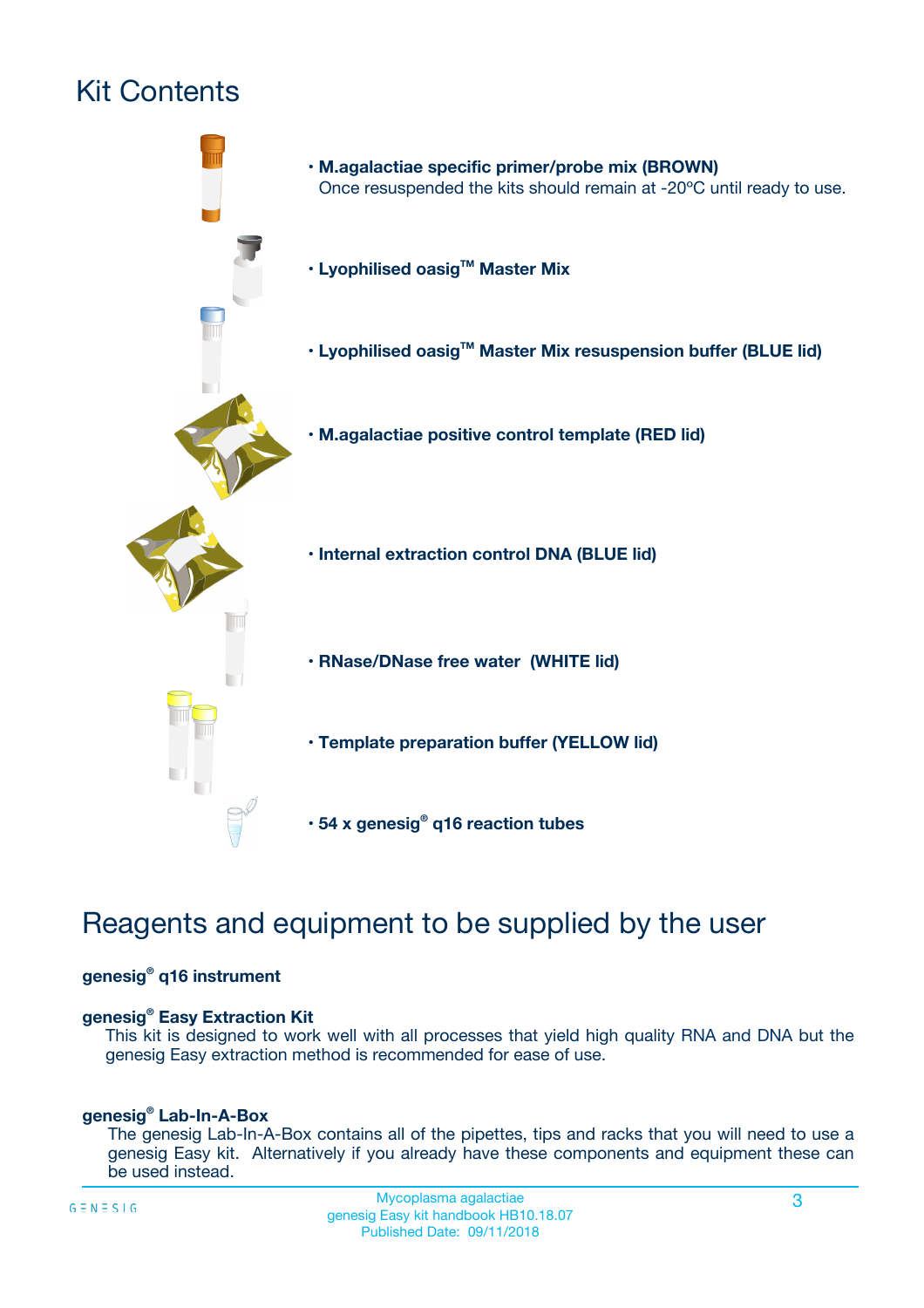## Step-by-step guide

### 1. Create your reaction mix



Use the blue pipette to transfer 500µl**\*** of the oasig Master Mix resuspension buffer into the tube of lyophilised oasig Master Mix and mix well by gently swirling. Then transfer all of that master mix into the brown tube labelled M.agalactiae primers/probe.

**\***Transfering 525µl of the oasig Master Mix resuspension buffer to your oasig Master Mix (instead of the 500µl recommended above) will enable you to take full advantage of the 50 reactions by accounting for volume losses during pipetting. In order to do so with the genesig Easy fixed volume pipettes use 1x blue, 2x red and 1x grey pipettes to make the total volume. Please be assured that this will not adversely affect the efficiency of the test.

Cap and shake tube to mix. A thorough shake is essential to ensure that all components are resuspended. **Failure to mix well can produce poor kit performance.**

Leave to stand for 5 minutes. Now your reaction mix is ready to use.

Store the reaction mix in the freezer from hereon.

#### Top tip

- Ensure that the reaction mix is mixed thoroughly before each use by shaking.
- **•** Once resuspended do not expose genesig Easy kit to temperatures above -20°C for longer than 30 minutes at a time.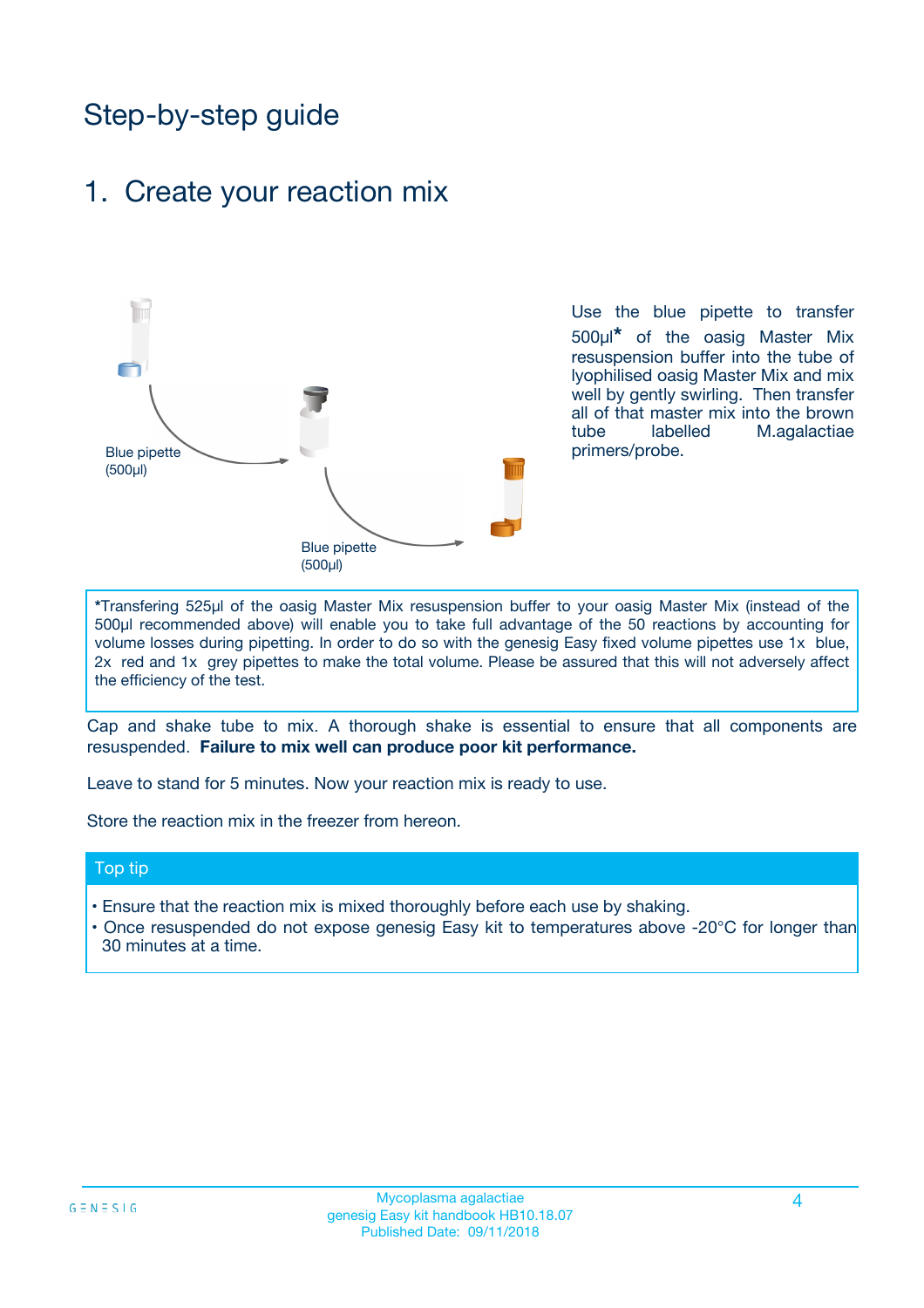## 2. Internal extraction control



Use the blue pipette to transfer 1000µl (2 x 500µl) of template preparation buffer into the Internal Extraction Control DNA tube. Cap and shake tube to mix.

Your kit contains Internal Extraction Control DNA. This is added to your biological sample at the beginning of the DNA extraction process. It is extracted along with the DNA from your target of interest. The q16 will detect the presence of this Internal Extraction Control DNA at the same time as your target. This is the ideal way to show that your DNA extraction process has been **successful.** 

#### **If you are using an alternative extraction kit:**

Use the red pipette to transfer 10µl of Internal Extraction Control DNA to your sample **after** the lysis buffer has been added then follow the rest of the extraction protocol.

#### **If you are using samples that have already been extracted:**

Use the grey pipette to transfer 5µl of Internal Extraction Control DNA to your extracted sample.

### 3. Add reaction mix to all reaction tubes



For every reaction to be run, use the red pipette to add 10µl of your M.agalactiae reaction mix to every tube.

#### Top tip

- Always pipette the reaction mix directly into the bottom of the tube.
- You can label the tube lids to aid your reaction setup but avoid labelling tube sides.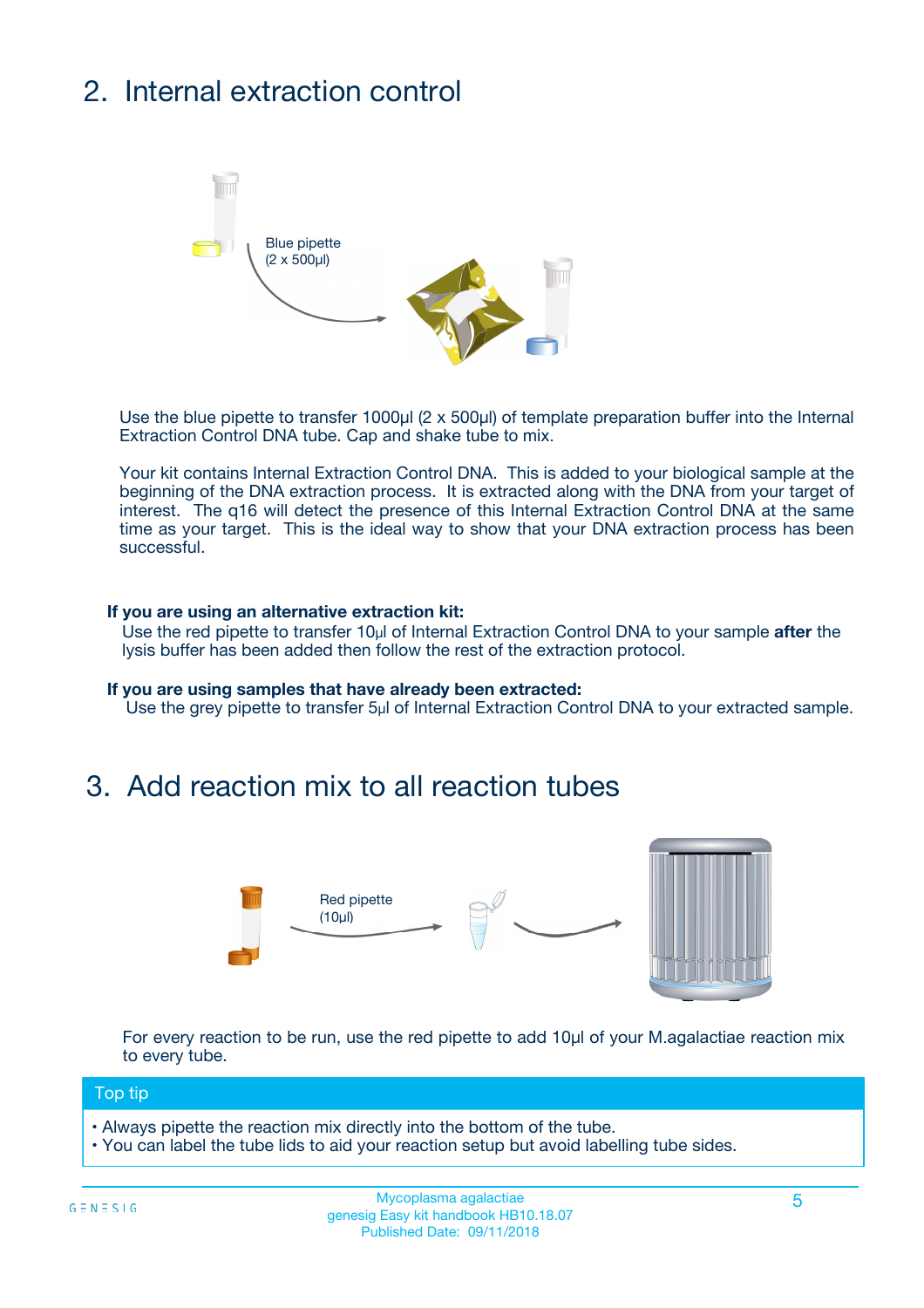### 4. Negative control



For each test you will require a negative control. Instead of DNA, water is used. This sample should typically prove negative thus proving that all of your positive samples really are positive.

To create a negative control reaction simply use the red pipette to add 10µl of the water to the required reaction tubes. Close these tubes after adding the water.

Because some genesig kit targets are common in the environment you may occasionally see a "late" signal in the negative control. The q16 software will take this into account accordingly.

#### Top tip

**•** Always add the water to the side of the tube to reduce the introduction of bubbles.

### 5. Set up a test



For each sample you wish to analyse, use the red pipette to add 10µl of your DNA sample to the required reaction tubes. Close these tubes after adding the sample. Always change pipette tips between samples.

#### Top tip

**•** Always add the DNA sample to the side of the tube to reduce the introduction of bubbles.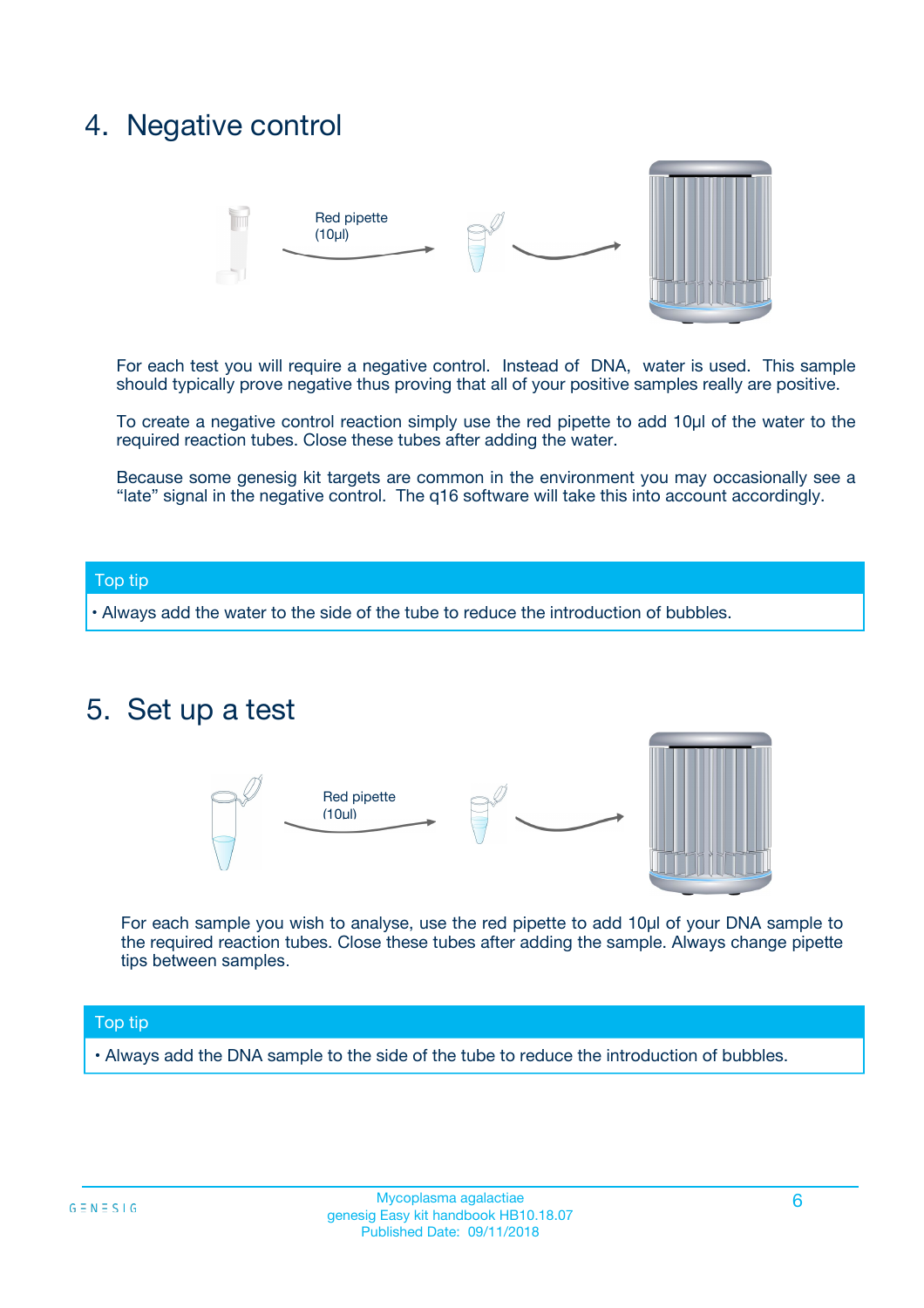### 6. Positive control



Use the blue pipette to transfer 1000µl (2 x 500µl) of template preparation buffer into the positive control template tube. Cap and shake tube to mix.

Each time you run a test you will require a positive control. This is a small portion of DNA from your target of interest. It serves two purposes:

1. It will always test positive so it shows that everything is working as it should be.

2. The q16 software knows how much DNA is present in the positive control. So it can automatically compare your sample of interest with the positive control to calculate the amount of target DNA in your sample.

To create a positive control reaction, simply use 10µl of the positive control instead of your DNA sample.



Take great care when setting up your positive control. The positive control template has the potential to give you a false positive signal in your other samples. Set positive controls up last after all other sample tubes are closed. Always change pipette tips between samples. You may even choose to set up positive controls in a separate room.

#### Top tip

**•** Always add the positive control to the side of the tube to reduce the introduction of bubbles.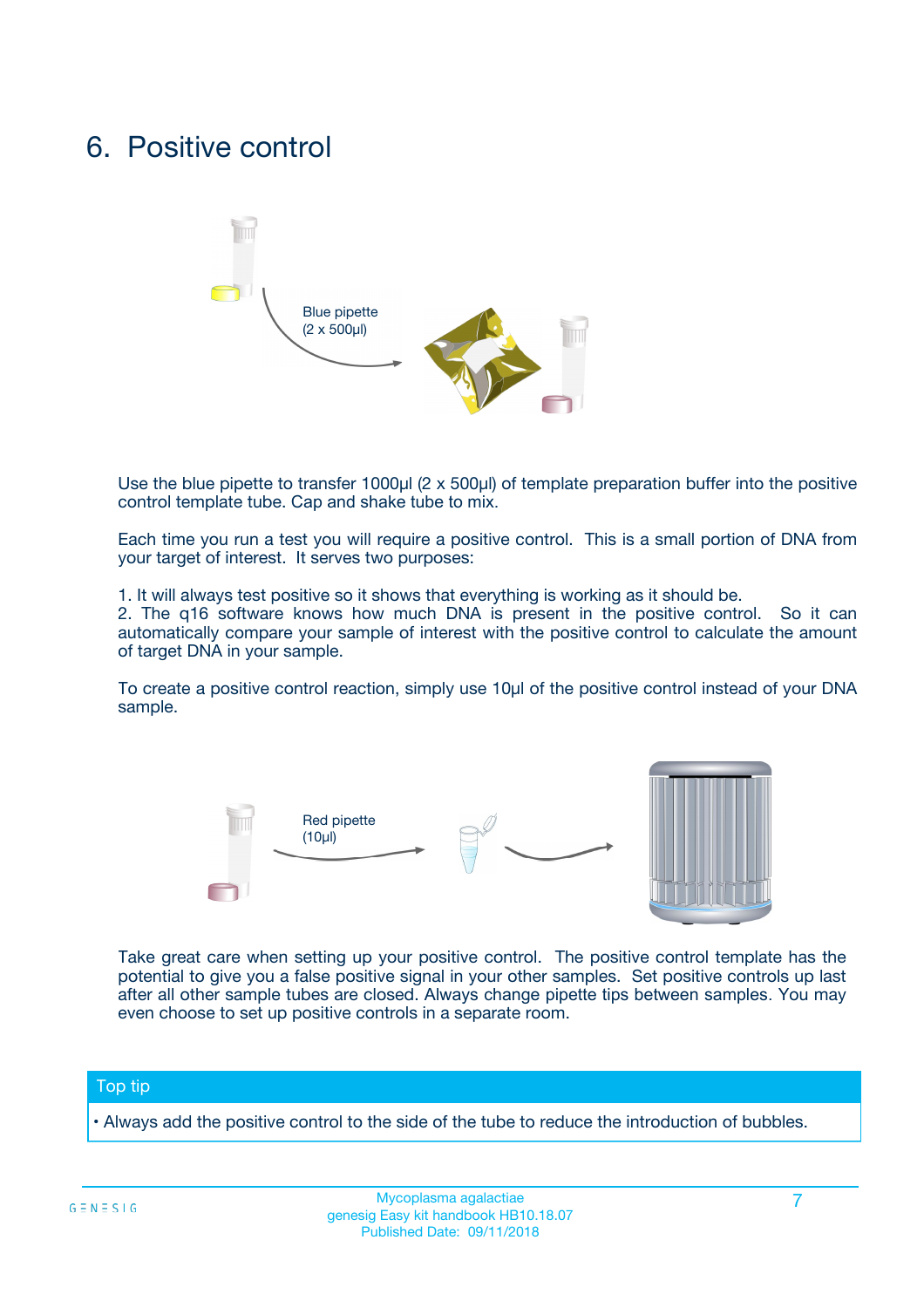## 7. Running the test

Place the tubes into the correct positions in your q16 as defined by the software, this may include positioning of empty tubes to ensure that the q16 lid is balanced. The run can then be started.

| genesig q16 PCR software - 1.2                                               |                                     | $\Box$                                                                                  |
|------------------------------------------------------------------------------|-------------------------------------|-----------------------------------------------------------------------------------------|
| Unsaved (New Experiment 2<br>$\vert \cdot \vert$<br><b>Open Experiments:</b> | <b>D</b> Open<br>Save<br>$\Box$ New | Save As<br><b>C</b> Close<br>$G \equiv N \equiv S \mid G$<br><b>&amp; Configuration</b> |
| Setup<br><b>Results</b><br><b>Stages:</b>                                    |                                     |                                                                                         |
| <b>Notes</b>                                                                 | Samples                             | <b>Tests</b>                                                                            |
| <b>Name and Details</b>                                                      | Color<br>Name                       | Note<br>Color<br>Note<br>Name                                                           |
| New Experiment 2017-10-26 11:06                                              | Sample 1                            | 条<br>علي<br>Test 1                                                                      |
| Kit type: genesig® Easy Target Detection kit                                 | Sample 2                            |                                                                                         |
| Instrument Id.:                                                              | Sample 3                            | $\qquad \qquad \blacksquare$<br>$\qquad \qquad \blacksquare$                            |
| Run Completion Time:                                                         | Sample 4                            |                                                                                         |
| <b>Notes</b>                                                                 | Sample 5<br>A<br>v                  | $\triangle$<br>4<br>$\oplus$<br>₩                                                       |
| <b>Well Contents</b>                                                         |                                     | <b>Run</b>                                                                              |
| Pos.<br>Test                                                                 | Sample                              | <b>Run Status</b>                                                                       |
| Test 1<br>-1                                                                 | <b>Negative Control</b>             | $\blacktriangle$                                                                        |
| $\overline{2}$<br>Test 1                                                     | <b>Positive Control</b>             |                                                                                         |
| $\overline{\mathbf{3}}$<br>Test 1                                            | Sample 1                            | Show full log                                                                           |
| Test 1<br>$\overline{4}$                                                     | Sample 2                            |                                                                                         |
| 5<br>Test 1                                                                  | Sample 3                            | <b>Run Control</b>                                                                      |
| 6<br>Test 1                                                                  | Sample 4                            |                                                                                         |
| $\overline{7}$<br>Test 1                                                     | Sample 5                            |                                                                                         |
| 8                                                                            |                                     | $\triangleright$ Start Run<br>Abort Run                                                 |
| <b>JOD FURTY TUDE TO BUILDED IN</b>                                          |                                     | $\overline{\mathbf{v}}$                                                                 |

#### Top tip

- Before loading tubes into the q16, check for bubbles! Flick the bottom of the tubes to remove any bubbles that may have formed during the test setup.
- Apply centrifugal force with a sharp wrist action to ensure all solution is at the bottom of the reaction tube.
- When repeating a test you can use a previous file as a template by clicking 'open' then selecting File name > Files of Type > Experiment file as template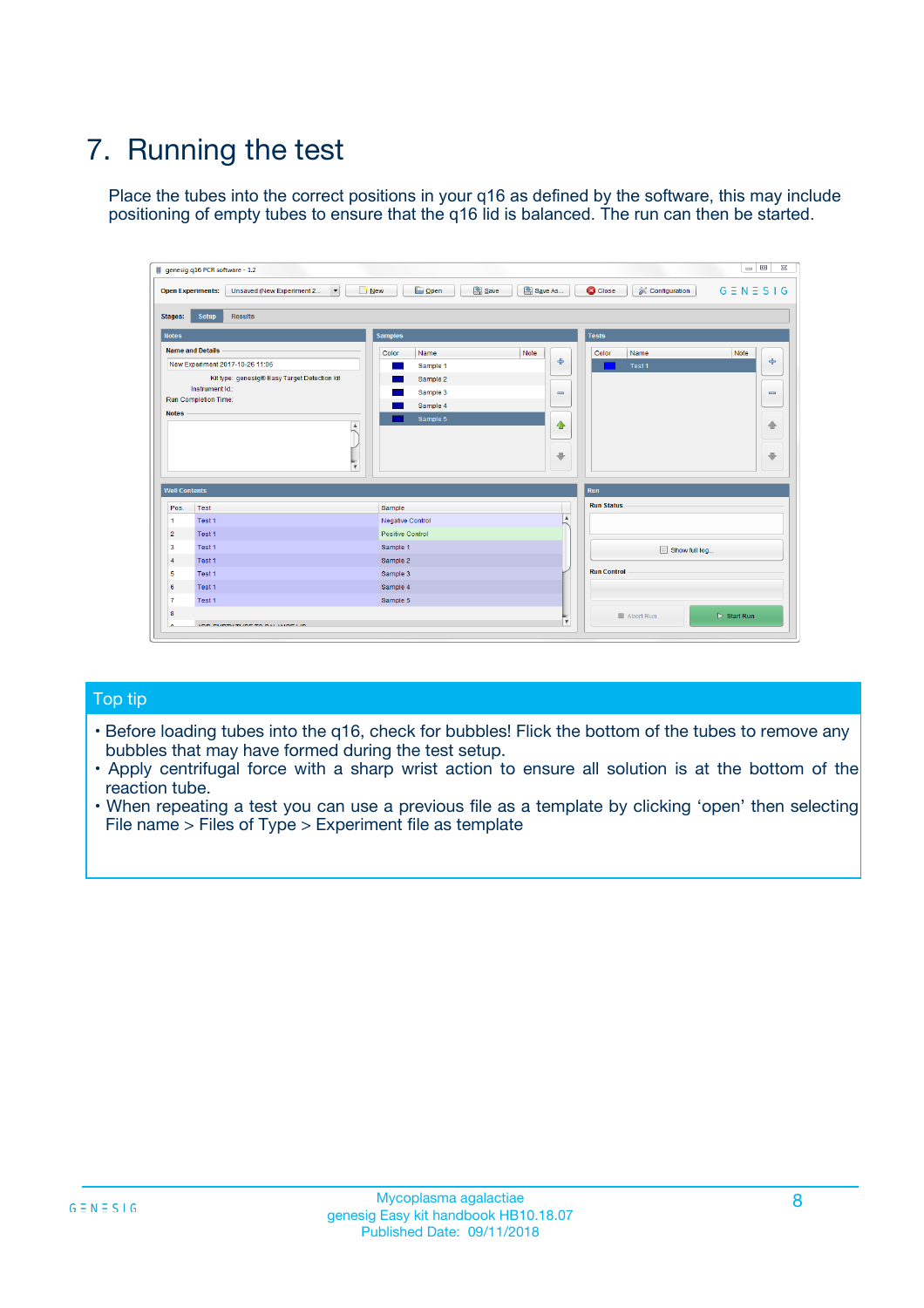### What do my results mean?

Analysis of your data is carried out automatically by the genesig q16. The following information is designed to help you fully understand a result or to troubleshoot:

### "Positive"

#### **Explanation**

Your sample has produced a positive result. Your target of interest is present and you can use the reported quantity.

"Negative"

#### **Explanation**

Your sample has produced a negative result. The target is not present in your sample.

### "Test contaminated"

#### **Explanation**

The Negative Control should be completely free of any DNA. If you see this error message it means that at some point during the setup, the Negative Control has been contaminated with DNA and has given a positive signal. This contamination has invalidated the test. The Positive Control and your test samples are both possible sources of contaminating DNA. The genesig q16 reaction tubes from previous runs will also contain very high amounts of DNA so it is important that these are carefully disposed of after the run is completed and NEVER OPENED. It may be the case that your kits have become contaminated which will lead to the same problem occurring repeatedly.

#### **Solutions**

1. Clean your working area using a commercial DNA remover solution to ensure the area is DNA free at the start of your run and re-run the test

2. If the problem persists then the kit has become contaminated and it will have to be discarded and replaced with a new kit. When you open the new kit, run a simple test to show that changing the kit has solved the problem. Prepare a test which includes only the Positive Control, the Negative Control and one 'mock sample'. For the 'mock sample' add water instead of any sample DNA. The result for the Negative Control and the mock sample should be negative indicating that contamination is no longer present.

#### **Preventive action**

An ideal lab set-up has a 'Clean area' where the test reagents are prepared and a 'sample area' where DNA samples and the Positive Control template are handled. The best workflow involves setting up all the test components (excluding the positive control template) in the clean area and then moving the tests to the sample area for sample and Positive Control addition. If this method is followed then the kit components are always kept away from possible sources of contamination. For extra security the Negative Control can be completely prepared and sealed in the clean area. All work areas should be decontaminated regularly with DNA remover.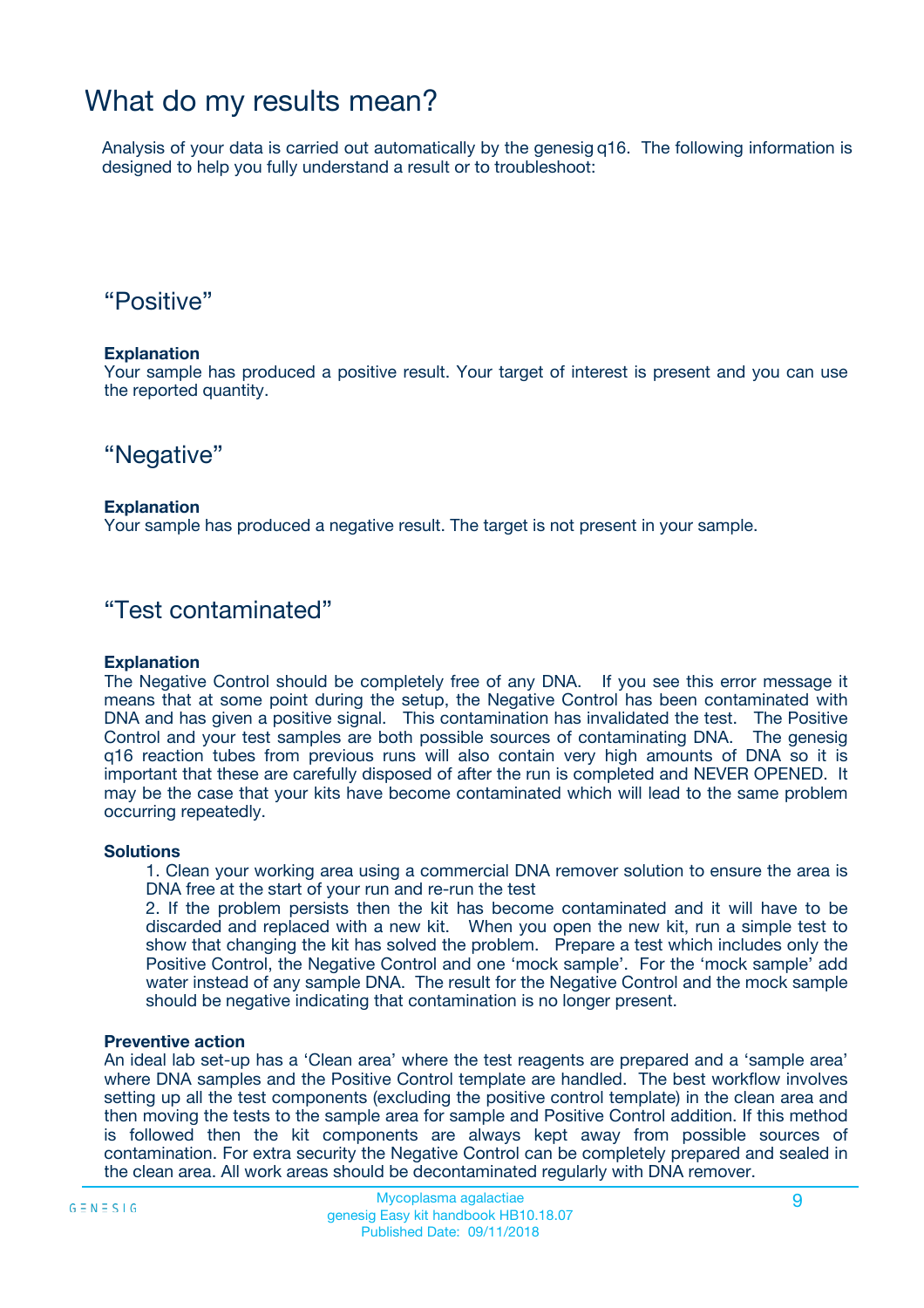### "Sample preparation failed"

#### **Explanation**

The test has failed because the quality of the sample was not high enough. The Internal Extraction Control component identifies whether the sample has been prepared correctly and is of suitable quality. This error message means that this quality control test has failed and the sample quality is not high enough for analysis.

#### **Solutions**

1. Check the sample preparation protocol for any user errors then repeat.

2. Poor quality samples can result from overloading the sample preparation protocol with too much starting material. Try reducing the amount of starting material then repeat.

3. Failing to add the Internal extraction Control DNA to your sample during the sample preparation protocol can also lead to a reported result of "sample preparation failed". Ensure that this step has not been overlooked or forgotten. If your samples are derived from an archive store or from a process separate from your genesig Easy extraction kit; you must add 5µl of Internal Extraction Control DNA into each 0.5ml of your sample to make it suitable for use on the q16.

### "Positive result, poor quality sample"

#### **Explanation**

The test is positive so if you are only interested in obtaining a 'present or absent' answer for your sample then your result is reliable. However, the test contains an Internal Extraction Control component that identifies if the sample is of high quality. This quality control test has failed and the sample is not therefore of high enough quality to accurately calculate the exact copy number of DNA present. If you require quantitative information for your sample then proceed with the solutions below.

#### **Solution**

For appropriate solutions, read the "Sample preparation failed" section of this handbook.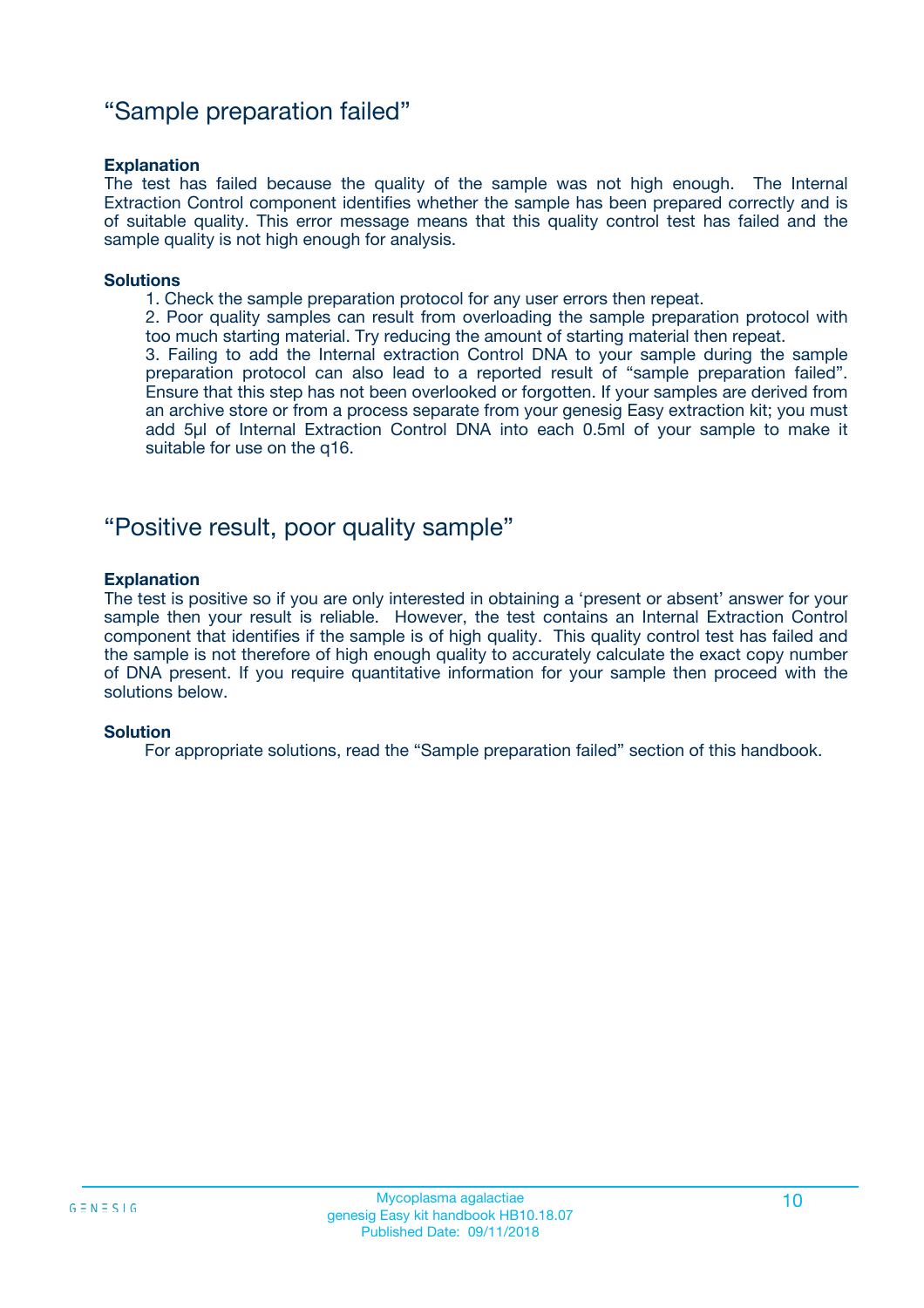### "Test failed"

#### **Explanation**

The test has failed because the Positive Control has not worked. The Positive Control is present to show that all aspects of the test are working correctly together. When this control test fails, the test as a whole is invalidated. This finding indicates that a problem has occurred in the reaction set-up part of the experiment and has nothing to do with sample preparation.

#### **Solutions**

- 1. Check the entire workflow and test set-up to look for any user errors, then repeat the test e.g. have the right colour pipettes and solutions been used with the correct tubes?
- 2. Ensure the positive and negative controls are inserted into the correct wells of your q16.

3. A component of the test may have 'gone off' due to handing errors, incorrect storage or exceeding the shelf life. When you open a new kit, run a simple test to show that changing the kit has solved the problem. Prepare a test which includes only the Positive Control, the Negative Control and one 'mock sample'. For the 'mock sample' add internal control template instead of any sample DNA. If the Positive Control works, the mock sample will now be called as a negative result.

### "Test failed and is contaminated"

#### **Explanation**

The Positive Control is indicating test failure, and the Negative Control is indicating test contamination. Please read the "Test Failed" and "Test contamination" sections of this technical support handbook for a further explanation.

#### **Solution**

For appropriate solutions, read both the "Test failed" and "Test contaminated" sections of this handbook.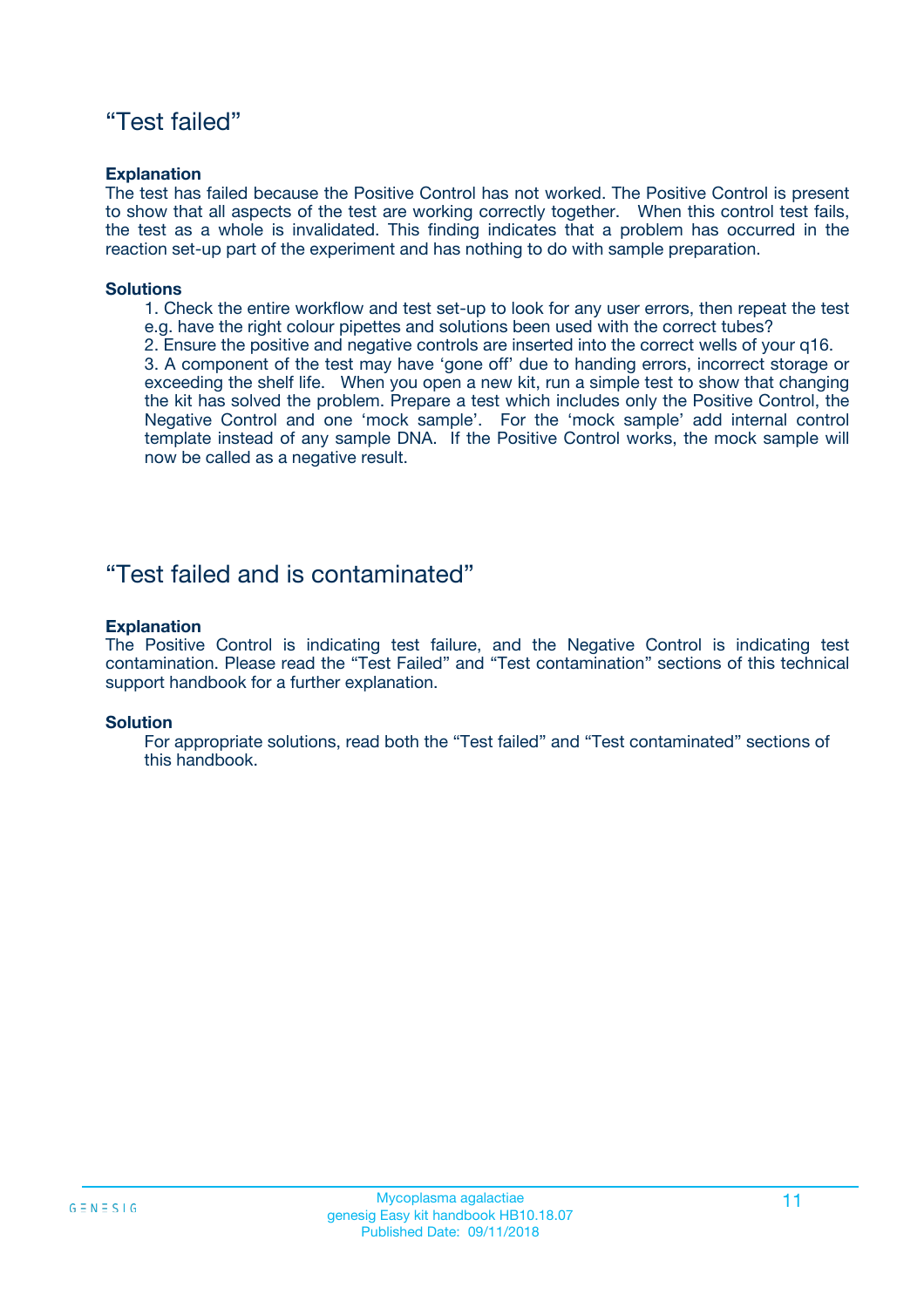## Mycoplasma agalactiae

Mycoplasma agalactiae is a very small parasitic bacterium that lives on the surface of ruminant species. The most prominent affected region is within the mammary gland, to which critically manifests itself in milk reduction and loss of many young offspring.

The bacterium is very small and is a member of the smallest known genome that can constitute a cell. The pathogenic strain of M.agalactiae is termed PG2 The organism has a ~800kb Circular DNA genome which encode ~750 proteins.

An active infection is known to cause contagious agalactia (CA), which is an enzootic disease of small ruminants. This syndrome presents itself symptomatically as mastitis, pneumonia, and arthritis. Originally confined to the Mediterranean basin but has now spread to every continent.

The associated diseases can be spread among livestock and untreated can cause the loss of an entire herd. Asymptomatic animals can carry and spread the disease, making detection by observation and eradication difficult. However, if the infection is identified rapidly, a simple course of antibiotics is normally effective.

As a result, fast and accurate detection with real time PCR can be beneficial.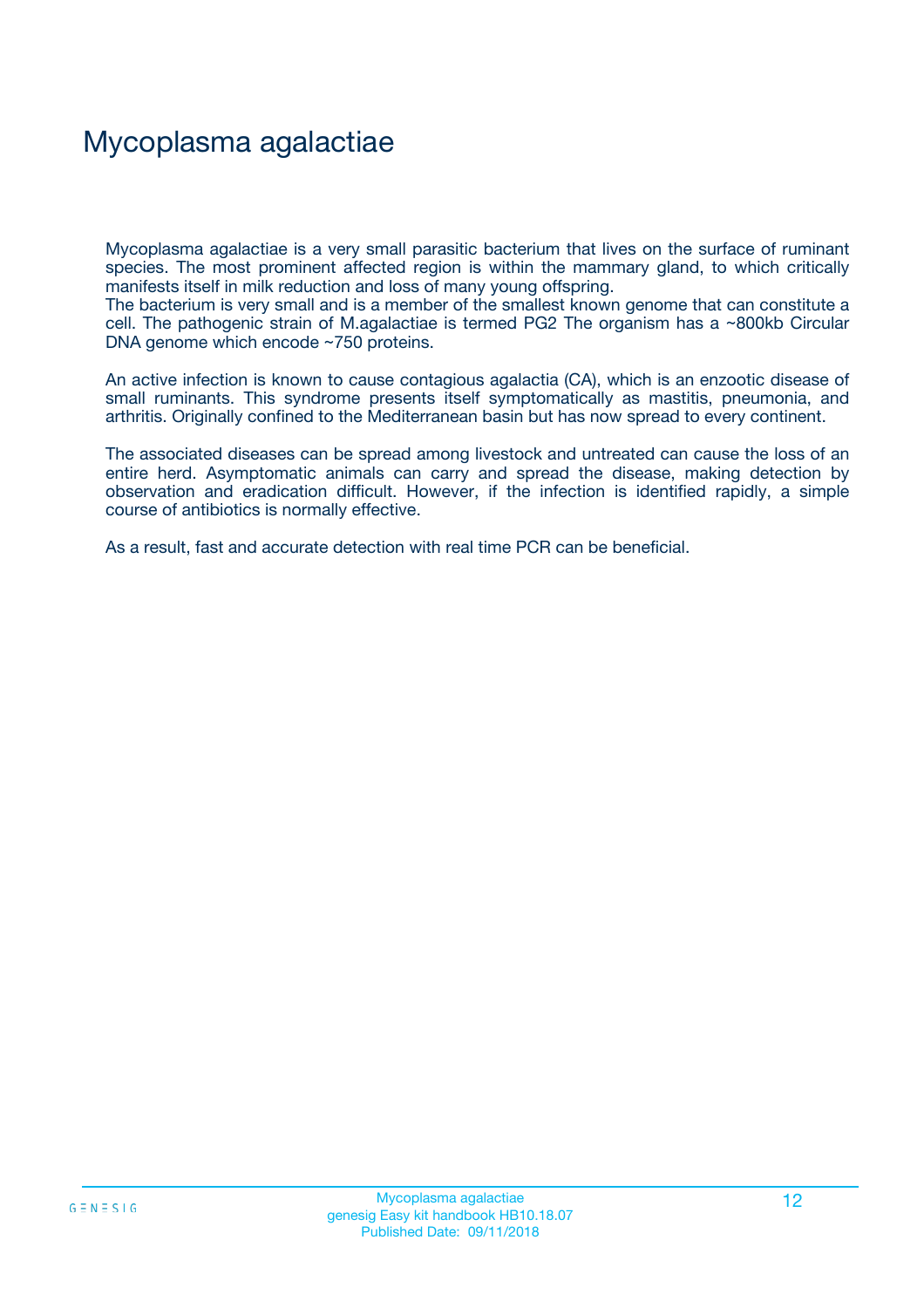## **Specificity**

The Primerdesign genesig Kit for Mycoplasma agalactiae (M.agalactiae) genomes is designed for the in vitro quantification of M.agalactiae genomes. The kit is designed to have a broad detection profile. Specifically, the primers represent 100% homology with over 95% of the NCBI database reference sequences available at the time of design.

The dynamics of genetic variation means that new sequence information may become available after the initial design. Primerdesign periodically reviews the detection profiles of our kits and when required releases new versions.

If you require further information, or have a specific question about the detection profile of this kit then please send an e.mail to enquiry@primerdesign.co.uk and our bioinformatics team will answer your question.